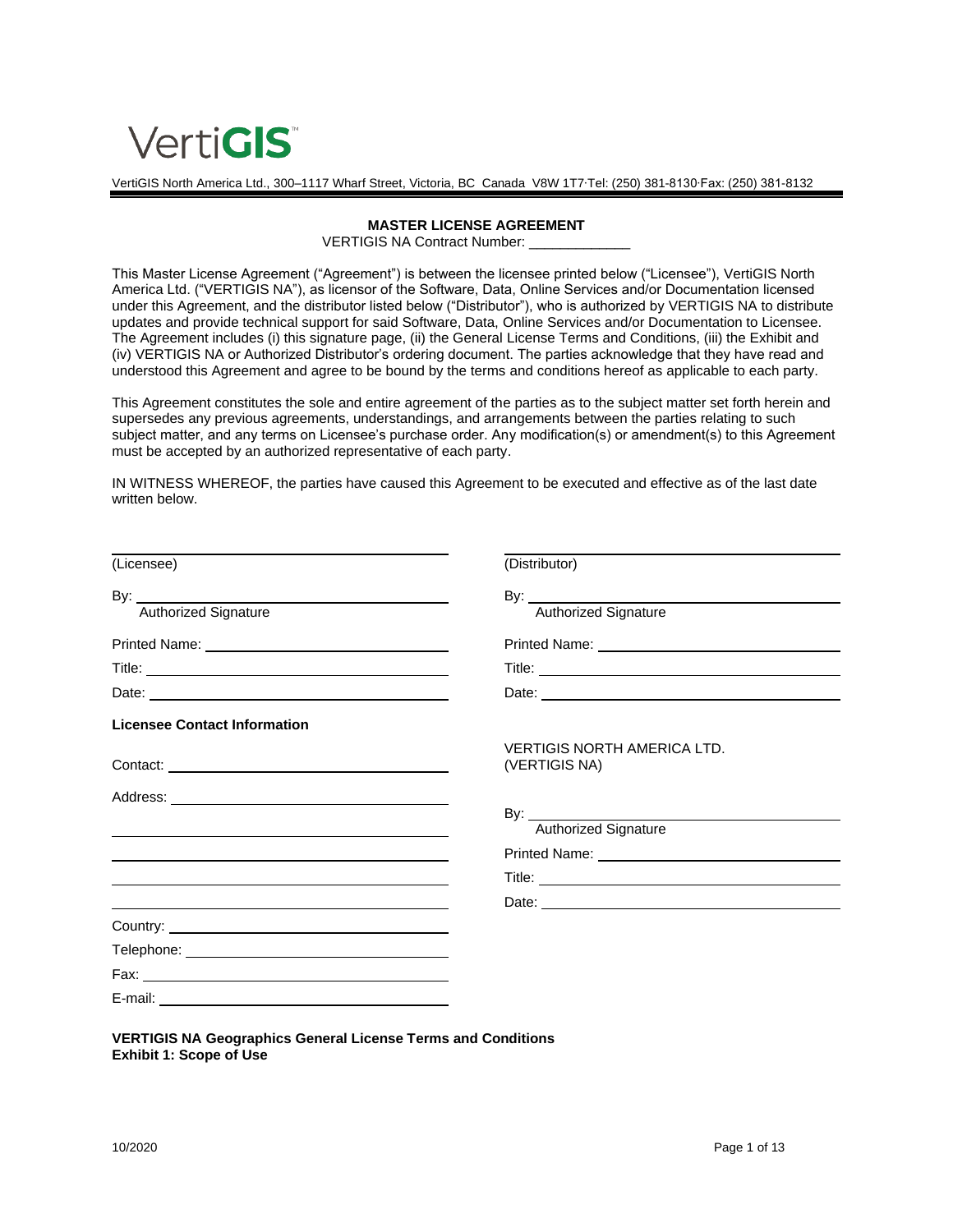

VertiGIS North America Ltd., 300 – 1117 Wharf St., Victoria, BC Canada V8W 1T7 ∙ Tel: (250) 381-8130 ∙ Fax: (250) 381-8132

#### **ARTICLE 1. DEFINITIONS**

**Definitions**. The terms used are defined as follows:

- a. "Beta" means any alpha, beta, or prerelease Product.
- b. "Data", except as otherwise provided herein, means any digital data set(s) owned by VERTIGIS NA or its licensor(s), including, but not limited to, geographic, vector data coordinates, raster data reports, or associated tabular attributes.
- c. "Documentation" means all of the printed and digital materials including, but not limited to, help files, user reference documentation, training documentation, or technical information and briefings.
- d. "License" means a license or access to the Products for which applicable subscription fees have been paid for a specified time period ("Term") on a subscription basis.
- e. "Licensee Content" means any electronic information, including but not limited to, any data, information or material, such as posts, comments, documents, project information, application data, user information and account information which is submitted, created, saved, added, uploaded or made available by Licensee or any of its authorized users to VERTIGIS NA through the Software and/or Online Services. Licensee Content shall not include the Software, Data and Documentation.
- f. "Online Services" means the VERTIGIS NA computing and data services, and other software services, that are accessed over the internet and subscribed to by Licensee, including without limitation, third party software services or data components that perform GIS functions, tasks, or data services.
- g. "Ordering Document(s)" means a sales quotation, purchase order, or other document identifying the Product(s) or maintenance and/or technical support services that Licensee orders.
- h. "Product(s)" means the Software, Data, Online Services, and Documentation.
- i. "Software" means VERTIGIS NA's proprietary and licensed software technology, computer software code, components, dynamic link libraries (DLLs), underlying organization, object model, and programs delivered on any media, including any release provided in source, object, or executable code format(s), inclusive of backups, updates, service packs, patches, hot fixes, sample code, sample application, sample extension, or merged copies permitted hereunder, excluding the Online Services and all related software and technology.

### **ARTICLE 2. INTELLECTUAL PROPERTY RIGHTS AND RESERVATION OF OWNERSHIP**

VERTIGIS NA is the owner and/or authorized licensee of all intellectual property rights in the Product(s), including, without limitation, written materials, logos, names and other support materials provided pursuant to this Agreement and prior to the execution of this Agreement. Subject to the licenses expressly granted by VERTIGIS NA herein, these terms of use do not transfer from VERTIGIS NA to Licensee any interest in the Product(s), all right, title and interest in which remains solely with VERTIGIS NA or its licensors. The Product(s) are licensed and not sold. VERTIGIS NA does not and has not transferred any ownership interests in any form or manner to the Licensee. VERTIGIS NA and its licensors own the Product(s), which are protected by Canadian law and applicable international laws, treaties, and conventions regarding intellectual property or proprietary rights, inclusive of trade secrets. From the date of receipt or access, Licensee agrees to use reasonable means to protect the Product(s) from unauthorized use, reproduction, distribution, or publication. VERTIGIS NA and its licensors reserve all rights not specifically granted in this Agreement including the right to change and improve or discontinue Products.

#### **ARTICLE 3. GRANT OF LICENSE**

**3.1 Grant of License**. Subject to the terms and conditions set forth in this Agreement, VERTIGIS NA grants to Licensee a personal, non-exclusive, nontransferable license to:

- a. Access and use the Products, as set forth in the applicable Ordering Documents and Documentation (i) for which the applicable License fees have been paid to VERTIGIS NA or its authorized distributor, and (ii) in accordance with any Exhibit(s), and the licensed configuration as authorized by VERTIGIS NA or its authorized distributor.
- b. Access and use specific secure VERTIGIS NA online site resources made available to the Licensee for Licensee's internal use only, provided that Licensee also follows any additional terms of use specified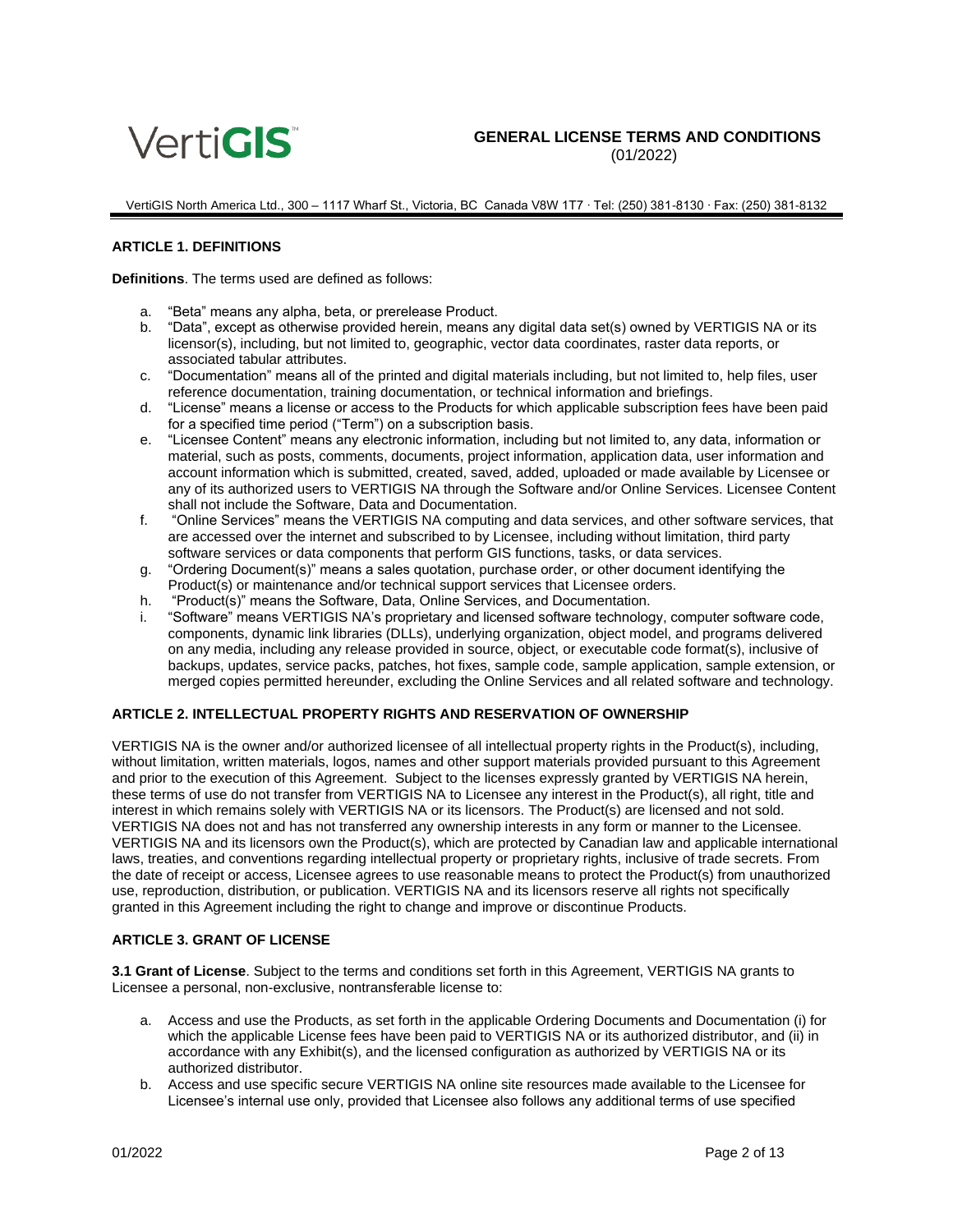therein. All passwords, user identifications, or other activation keys that are provided by VERTIGIS NA to Licensee to enable Licensee to access controlled information and any controlled access information provided by VERTIGIS NA or its authorized distributor shall be treated as VERTIGIS NA confidential information. For greater certainty, Licensee shall not allow anyone to use or have access to the Product(s), passwords, user identifications, or other activation keys that are provided by VERTIGIS NA or its authorized distributor to Licensee.

Such grant includes the right to use, but not to modify or copy in any manner whatsoever except as provided herein, the Product(s), in whole or any portion thereof. Except as provided herein, this grant does not include the use of and access to the Product(s) by any third party. Licensee shall take all reasonable precautions to prevent third parties from using the Product(s) in any way that would constitute a breach of this Agreement, including, without limitation, such precautions as Licensee would otherwise take to protect its own proprietary software or hardware or information.

The license grants in this section shall continue for the duration of the Term set out in the applicable Ordering Documents.

**3.2 Beta License**. Licensee may be accepted into a current Beta testing program. Licensee may be provided copies of, or access to, Beta for the limited purpose of testing Beta in accordance with the Beta testing policies then in effect. Delivered Beta is confidential and proprietary to VERTIGIS NA and/or its licensor(s) and contains trade secrets inclusive of unpublished specifications. Licensee agrees to retain all Beta in confidence. Except for a "public" Beta testing program, Licensee shall maintain results of testing, performance statistics, errors, or any other quality issues encountered in confidence and agrees not to disclose same to any third party. Beta is subject to change prior to its commercial release and may never be commercially released. Licensee acknowledges that such Beta is not suitable or licensed for full use and accepts all responsibility for use of the same and any results generated. Licensee may from time to time provide suggestions or comments regarding performance, usability or effectiveness, bug reports, test reports or other feedback (collectively, "Feedback") to VERTIGIS NA with respect to Beta. VERTIGIS NA and/or its licensor(s) retain title to such comments and may freely use, disclose, reproduce, license, distribute, and otherwise commercialize any Feedback. A Beta testing program may have additional requirements. Products provided under a Beta Program are for testing purposes only and not for commercial use, and do not qualify for VERTIGIS NA or distributor maintenance or technical support services.

**3.3 Evaluation License**. VERTIGIS NA or its authorized distributor may from time to time offer a limited term license(s) or subscription(s) for Product(s) for use by the Licensee for the limited purpose of evaluation. Products provided under an evaluation license are not for commercial use and do not qualify for VERTIGIS NA or distributor maintenance or technical support services. After the limited term expires, the Licensee has no rights whatsoever to access or use the Product(s) unless the Licensee makes separate arrangements in writing with VERTIGIS NA.

**3.4 Educational Use License**. If Licensee has been qualified by VERTIGIS NA or its authorized distributor to receive education pricing, Licensee agrees to use the Product(s) solely for educational, research, and academic purposes that are noncommercial in nature. Licensee shall not use the Product(s) for any administrative or profit-generating activities.

**3.5 Consultant Access**. Licensee may provide access to the Product(s) to any consultant or contractor of the Licensee, provided that the consultant or contractor is using the Product(s) exclusively for the benefit of the Licensee. Licensee shall be responsible for compliance by consultants or contractors with the terms and conditions of this Agreement. Licensee shall require consultant or contractor to discontinue use of, and access to, the Product(s) upon completion of work for Licensee. Access to or use of Product(s) by consultants or contractors not exclusively for Licensee's benefit is prohibited.

**3.6 Third Party Software**. Unless included in the software for the Products, Licensee will be responsible for purchasing licenses for any third-party software that is required in connection with the use of the Products, from the third party licensors. Use of any third-party software will be subject to the terms of the applicable third party license agreement, and VERTIGIS NA and/or its licensors provide no warranties and will have no liability in connection with Licensee's or any other party's use of such third party software.

**3.7 Fees.** The Licensee shall pay to VERTIGIS NA or its authorized distributor the License fees set out in the Ordering Document.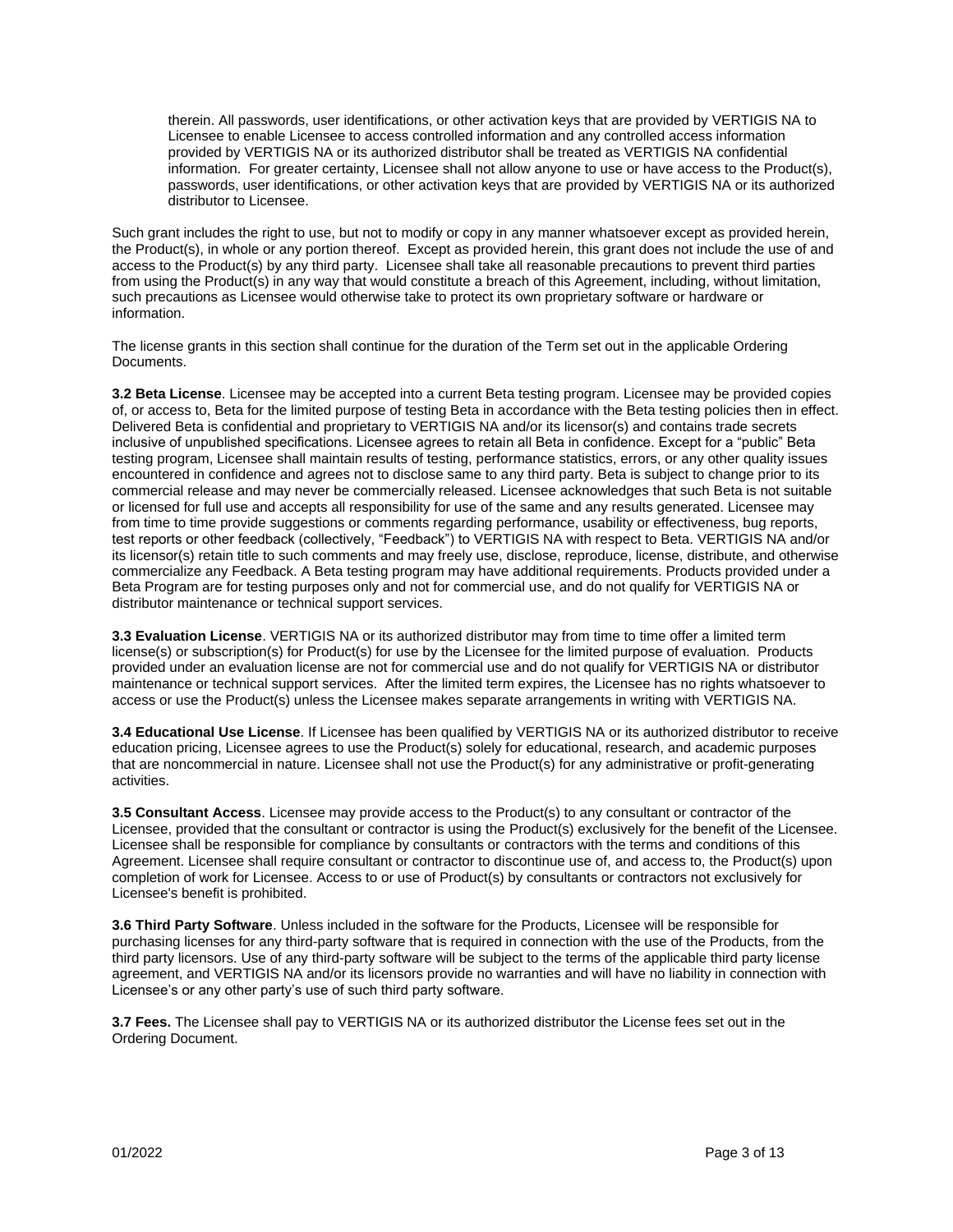## **ARTICLE 4. SCOPE OF USE**

**4.1 Permitted Uses.** Subject to the terms and conditions set forth in this Agreement, **Licensee may:**

- a. Install and store copies of the Software, Data, and Documentation onto electronic storage device(s).
- b. Make one (1) copy of the Software, Data, and Documentation for archival purposes. Licensees may make routine computer backups.
- c. Customize the Software using any (i) macro or scripting language, (ii) published application programming interface (API), or (iii) source or object code libraries, but only to the extent that such customization is described in the Documentation.
- d. Use, copy, or prepare derivative works of the Documentation supplied in a digital format and thereafter reproduce, display, and distribute the customized documentation only for the Licensee's own internal use. The portion(s) of the Documentation supplied in digital format merged with the other software and printed or digital documentation shall continue to be subject to the terms and conditions of this Agreement and shall provide the following copyright attribution notice acknowledging the proprietary rights of VERTIGIS NA and its licensor(s) in the Documentation supplied in digital format: "Portions of this document include intellectual property of VertiGIS North America Ltd. and its licensor(s) and are used herein under license. Copyright © [*Insert the actual copyright date(s) from the source materials*] VertiGIS North America Ltd. and its licensor(s). All rights reserved."

### **4.2 Uses Not Permitted**

Except to the extent that applicable law prohibits or overrides these restrictions, or as provided herein, **Licensee shall not:**

- a. Sell, rent, lease, sublicense, lend, assign, transfer, translate, export, or time-share the Product(s).
- b. Act as a service bureau or commercial Application Service Provider (ASP) that allows third-party access to the Product(s). A commercial ASP means a licensee who uses Product(s) for a site or service and operates the site or the service for a profit or generates revenue by charging for access to the site or service. Licensee may only use the Product for Commercial ASP Use provided that Licensee acquires a Commercial ASP Use License.
- c. Distribute the Software to third parties, in whole or in part, including, but not limited to, extensions, components, or DLLs without prior written approval of VERTIGIS NA.
- d. Reverse engineer, decompile, cross-assemble, or disassemble the Product(s).
- e. Remove or obscure any VERTIGIS NA (or its licensor(s)') patent, copyright, trademark, proprietary rights notices, and/or legends contained in or affixed to any Product, Product output, metadata file, or online and/or hard-copy attribution page of any Data or Documentation delivered hereunder.
- f. Make any attempt to circumvent the technological measure(s) that controls access to, or use of, the Product(s).
- g. Distribute Product authorization codes or user credentials to third parties, except as provided in this Agreement.
- h. Use Products in violation of VERTIGIS NA's, its licensor(s)', or a third party's rights, including intellectual property rights, privacy rights, non-discrimination laws, or any other applicable law or government regulation.
- i. Unbundle individual or component parts of the Software or Data for independent use.
- j. Incorporate any portion of Product into any product or service that competes with any Product.
- k. Use, incorporate, modify, distribute, provide access to, or combine any computer code provided with any Product in a manner that would subject such code or any part of the Product to open source license terms, which includes any license terms that require computer code to be (i) disclosed in source code form to third parties, (ii) licensed to third parties for the purpose of making derivative works, or (iii) redistributable to third parties at no charge.
- l. Use the Products to transmit spam, spoof, phish or junk email or messages, transmit offensive or defamatory material, or stalk or make threats of physical harm.
- m. Introduce any kind of malware, including but not limited to viruses, worms, Trojan horses or other harmful code that may damage the operation of the Online Services or the systems of other users of the Online **Services**
- n. Attempt to gain unauthorized access to the Online Services or their related systems or networks.
- o. Use the Online Services in any manner that could damage, disable, overburden or impair any part of the Online Services, or interfere with any other user's ability to access or use the Online Services.
- p. Probe, scan or test the vulnerability of the Online Services or breach any security or authentication measures used by the Online Services.
- q. Benchmark the availability, performance, or functionality of the Online Services for competitive purposes.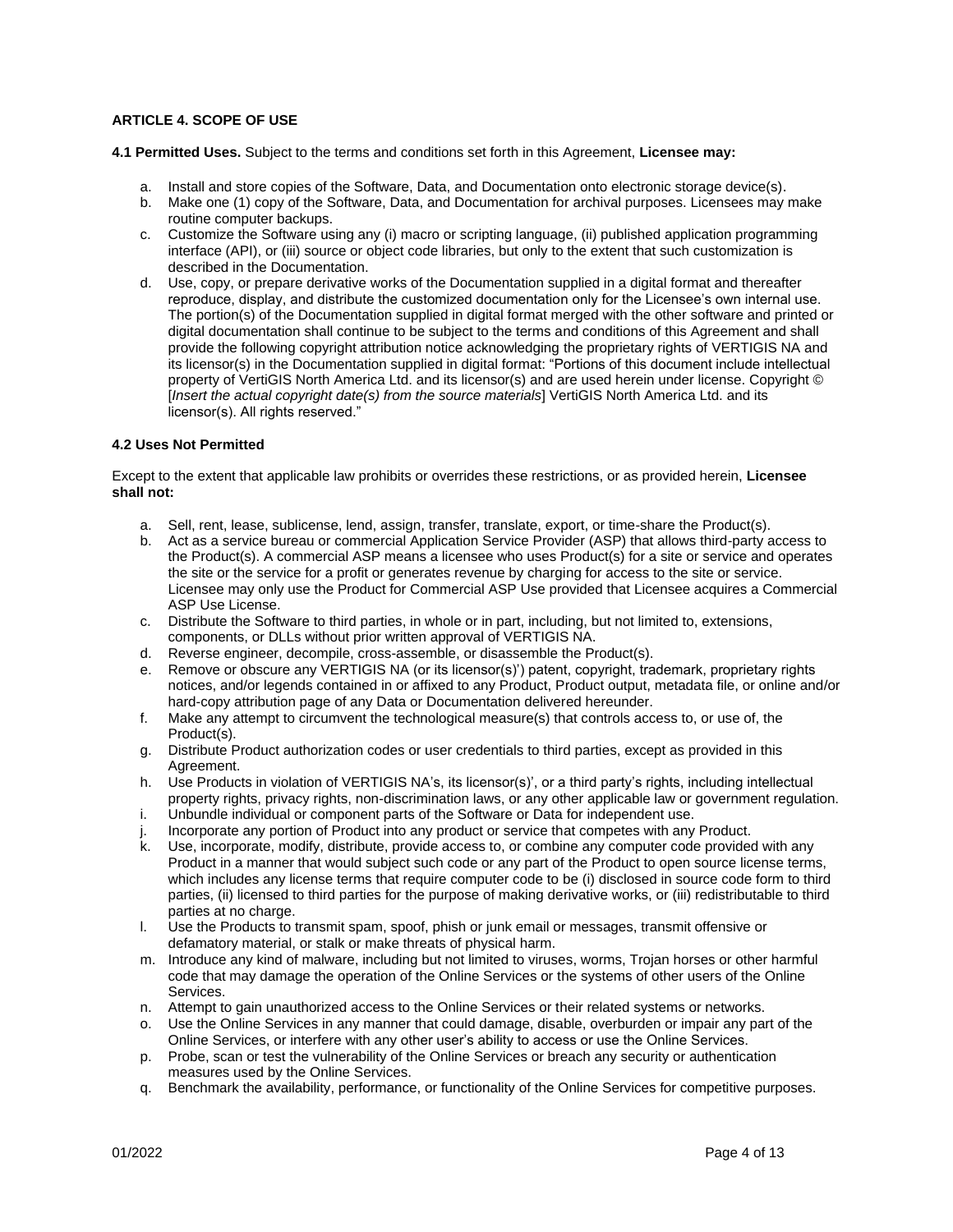**4.3 Right to Audit.** VertiGIS NA or its authorized distributor reserves the right to audit Licensee's deployment of the Products to verify compliance with Licensee's authorized use as set out in the Ordering Document and this Agreement.

### **ARTICLE 5. ONLINE SERVICES**

**5.1 User Activity**. Licensee is responsible for any use of the Online Services through Licensee's account or other means of accessing the Online Services specific to Licensee, whether authorized or unauthorized and any liability incurred as a result.

**5.2 Unauthorized Access**. Licensee will use all reasonable efforts to prevent unauthorized access to or use of the Online Services and will not share any passwords, usernames, access keys or other login credentials for the Online Services. Licensee will promptly notify VERTIGIS NA of any known or suspected unauthorized access to or use of the Online Services or any loss, theft or unauthorized use of login credentials.

**5.3 Modification of Online Services**. VERTIGIS NA may implement updates to modify the features or functions of the Online Services ("Update") at any time and at its sole discretion. In the event an Update results in the removal of material functionality of the Online Services, VERTIGIS NA shall endeavor to provide Licensee with at least sixty (60) days notice of the Update and Licensee may, within 60 days of receiving such notice, terminate the License by providing written notice to VERTIGIS NA and receive a refund of any prepaid License fees prorated for the remainder of the Term following the termination date.

**5.4 Suspension of Online Services**. VERTIGIS NA reserves the right to temporarily suspend Licensee's access to or use of the Online Services in the event: (i) VERTIGIS NA reasonably believes that Licensee's access to or use of the Online Services may result in liability to VERTIGIS NA or adversely affect the integrity, functionality or usability of the Online Services, including without limitation, interfering with the access to or use of the Online Services by other users; (ii) Licensee is in breach of this Agreement, including without limitation, a failure to pay any amounts due under this Agreement; or (iii) the Online Services are undergoing scheduled maintenance. VERTIGIS NA shall not be responsible for any damages, liabilities or losses of Licensee in connection with any suspension of the Online Services that result from the foregoing.

**5.5 Online Services Interruption.** System failures or other events beyond VERTIGIS NA's reasonable control may interrupt Licensee's access to the Online Services. VERTIGIS NA may not be able to provide advance notice of such interruptions.

**5.6 Licensee Content**. Licensee shall at all times remain the owner of Licensee Content. Licensee hereby grants to VERTIGIS NA a non-exclusive, royalty-free, perpetual, irrevocable, transferable, world-wide license (with the right to sublicense) to access, use, reproduce, modify, transmit, display, store, index and archive the Licensee Content solely for the purposes of: (i) providing the Online Services to Licensee, and (ii) generating and exploiting aggregated and/or statistical data, provided that such data does not contain information that is personally identifiable or identifiable with Licensee.

**5.7 Transmission of Data.** Licensee acknowledges that hosting data online involves risks of unauthorized access and disclosure and that such risk is inherent in Licensee's access to and use of the Online Services. Licensee agrees that VERTIGIS NA will not be responsible or liable in any manner for any Licensee Content or other data which is lost, altered or intercepted without authorization due to errors or actions of third parties, and VERTIGIS NA offers no representations or warranties with respect to the foregoing.

**5.8 Third Party Products and Services**. Licensee acknowledges that the Online Services are provided in part through the use of third-party software, hardware, and hosting and storage services. While VERTIGIS NA has used reasonable efforts to engage high-quality third-party product and services providers, neither VERTIGIS NA nor its third-party suppliers shall be responsible for, and provide no representations or warranties with respect to, any thirdparty hardware, software or services used in connection with the delivery of the Online Services.

# **ARTICLE 6. PRIVACY**

**6.1 Privacy Policy.** Licensee acknowledges it has been informed about the VERTIGIS NA Privacy Policy located at <https://vertigisstudio.com/legal> (the "Privacy Policy"), which is applicable to the collection, use and disclosure by VERTIGIS NA of personal information relating to Licensee and/or its representative(s) in the context of VERTIGIS NA performing this Agreement and related purposes which is incorporated by reference into this Agreement.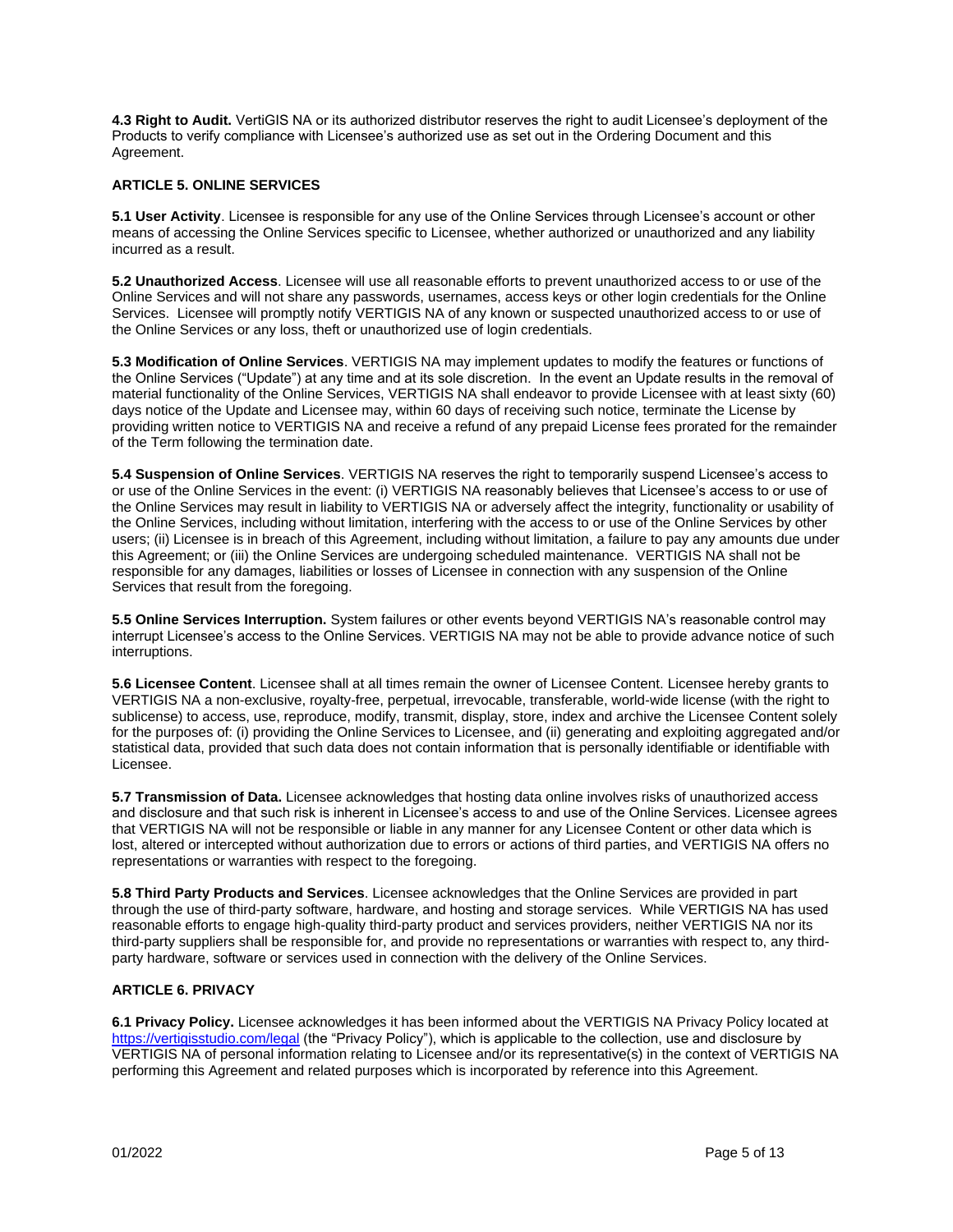**6.2 Personal Data.** Licensee acknowledges that Licensee Content may be capable of identifying individual users of the Online Services or other natural persons ("Personal Information"). Personal Information is collected and used by VERTIGIS NA for the purpose of providing the Online Services to Licensee in accordance with this Agreement.

**6.2.1 Application of Regulation (EU) 2016/679 (EU GDPR).** If Licensee is located in the European Economic Area, the Data Protection Addendum, located a[t https://vertigisstudio.com/legal](https://vertigisstudio.com/legal) (the "Data Protection Addendum") shall apply and is hereby incorporated by reference into this Agreement. In such event, VERTIGIS NA shall process Personal Information on behalf of Licensee, where VERTIGIS NA shall act as 'processor' and Licensee as 'controller', within the meaning of article 4 of EU Regulation 2016/679. The Data Protection Addendum shall qualify as a written instruction by Licensee.

**6.3 Legal Compliance.** Licensee shall comply with all applicable privacy laws in connection with its use of the Products and this Agreement. Without limiting the generality of the foregoing, Licensee will notify all of its personnel and other individuals using the Online Services about the information handling practices detailed in this Article 6 and the Privacy Policy and will obtain all necessary consents required under applicable privacy law from such individuals with respect to the foregoing. Licensee acknowledges and agrees that: (i) the Online Services are only offered in jurisdictions in which the Online Services are not in violation of applicable privacy laws, including without limitation, any "do not track" legislation, (the "Legal Jurisdictions"); (ii) Licensee is responsible for determining the legality of the Online Services in the Licensee's jurisdiction; and (iii) all licenses and subscriptions granted to Licensee hereunder are not valid outside the Legal Jurisdictions.

# **ARTICLE 7. TERM AND TERMINATION**

The License is effective upon acceptance of this Agreement and shall continue until (i) expiration of a License or (ii) either party terminates the License for a material breach that is not cured within thirty (30) days of written notice to the other party, except that termination is immediate for a material breach of a nature that is impossible to cure. Upon termination of a License, Licensee shall (i) stop accessing and using affected Product(s) (ii) cease all access and use of Online Services and clear Online Services client-side data cache and (ii) uninstall, remove, and destroy all copies of affected Product(s) in Licensee's possession or control, including any modified or merged portions thereof, in any form, and execute and deliver evidence of such actions to VERTIGIS NA or its authorized distributor.

# **ARTICLE 8. LIMITED WARRANTIES AND DISCLAIMERS**

**8.1 Limited Warranties**. For a period of ninety (90) days from the date of receipt of Software or Online Services authorization or keycode file(s) by Licensee, VERTIGIS NA warrants that (i) the unmodified Software and Online Services will substantially conform to the published Documentation and (ii) the media upon which the Software, Data, and Documentation is provided will be free from defects in materials and workmanship under normal use and service.

**8.2 Data Disclaimer**. If included under this Agreement, Licensee acknowledges and agrees that the Data has been obtained from sources believed to be reliable, but the accuracy and completeness of the Data are not guaranteed and the Data may contain some nonconformities, defects, errors, or omissions. VERTIGIS NA AND ITS LICENSOR(S) MAKE NO REPRESENTATIONS OR WARRANTIES WITH RESPECT TO THE DATA, AND THE DATA IS PROVIDED "AS IS." Without limiting the generality of the preceding sentence, VERTIGIS NA and its licensor(s) do not warrant that the Data will meet Licensee's needs or expectations, that the use of the Data will be uninterrupted, or that all nonconformities can or will be corrected. VERTIGIS NA and its licensor(s) are not inviting reliance on the Data, and Licensee should always verify Data before any such reliance.

### **8.3 Fault Tolerance Disclaimer**

- a. The Product(s) are not fault-tolerant and are not designed, manufactured, or intended for resale or use in insurance underwriting or with critical health and safety or online control equipment in hazardous environments that require fail-safe performance, such as, but not limited to, in the operation of nuclear facilities, aircraft navigation, or communication systems, air traffic control, real-time emergency response, real-time terrorism prevention or response, life support, or weapons systems ("Fault-Intolerant Activities"). VERTIGIS NA AND ITS LICENSOR(S) SPECIFICALLY DISCLAIM ANY EXPRESS OR IMPLIED WARRANTY OF FITNESS FOR USE IN FAULT-INTOLERANT ACTIVITIES.
- b. To the extent permitted by law, Licensee agrees to indemnify, defend, and hold VERTIGIS NA, its licensor(s) and their respective officers, directors, employees, agents, subcontractors, licensors, successors, and assigns harmless from and against any and all liability, losses, claims, expenses (including attorney's fees), demands, or damages of any kind, including direct, indirect, special, punitive, incidental, or consequential damages, arising out of or in any way connected with the Licensee's use or permitting the use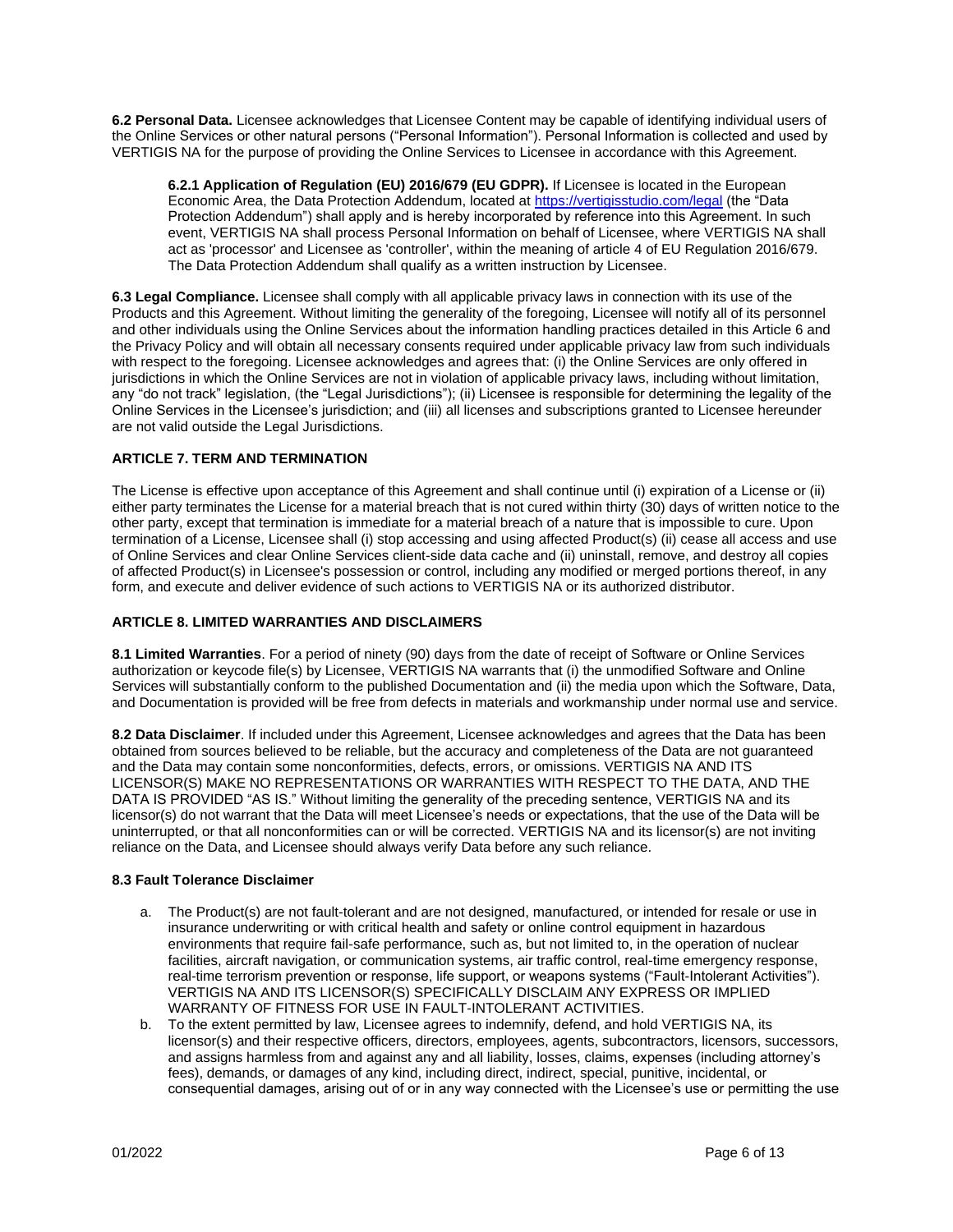by others of the Software, Online Services, and Data for Fault-Intolerant Activities. Delivery of the Software, Online Services, and Data does not constitute a waiver of the rights and obligations set forth in this Article.

**8.4 Special Disclaimer**. SAMPLE CODE, SAMPLE APPLICATIONS, SAMPLE EXTENSION, HOT FIXES, EVALUATION SOFTWARE, AND BETA ARE DELIVERED "AS IS" WITHOUT WARRANTY OF ANY KIND. LICENSEE ASSUMES ALL RISK AS TO THE QUALITY AND PERFORMANCE OF THE SAMPLE CODE, SAMPLE APPLICATION, SAMPLE EXTENSION, HOT FIXES, EVALUATION SOFTWARE, AND BETA.

**8.5 Internet Disclaimer**. THE PARTIES EXPRESSLY ACKNOWLEDGE AND AGREE THAT THE INTERNET IS A NETWORK OF PRIVATE AND PUBLIC NETWORKS, AND THAT (1) THE INTERNET IS NOT A SECURE INFRASTRUCTURE, (2) THE PARTIES HAVE NO CONTROL OVER THE INTERNET, AND (3) NONE OF THE PARTIES ARE LIABLE FOR DAMAGES UNDER ANY THEORY OF LAW RELATED TO THE DISCONTINUANCE OR OPERATION OR SERVICE INTERRUPTIONS TO ANY PORTION OF THE INTERNET OR RELATED INFRASTRUCTURE OR POSSIBLE REGULATION OF THE INTERNET THAT MIGHT RESTRICT OR PROHIBIT THE OPERATION OF THE ONLINE SERVICES. LICENSEE FURTHER ACKNOWLEDGES THAT USE OF THE ONLINE SERVICES INVOLVES RISKS OF UNAUTHORIZED ACCESS AND DISCLOSURE AND THAT SUCH RISK IS INHERENT IN LICENSEE'S ACCESS TO AND USE OF THE ONLINE SERVICES. LICENSEE AGREES THAT VERTIGIS NA WILL NOT BE RESPONSIBLE OR LIABLE IN ANY MANNER FOR ANY LICENSEE CONTENT OR OTHER DATA WHICH IS LOST, ALTERED OR INTERCEPTED WITHOUT AUTHORIZATION DUE TO THE ERRORS OR ACTIONS OF THIRD PARTIES AND VERTIGIS NA OFFERS NO REPRESENTATIONS OR WARRANTIES WITH RESPECT TO THE FOREGOING.

**8.6 General Disclaimer**. EXCEPT FOR THE ABOVE EXPRESS LIMITED WARRANTIES, VERTIGIS NA AND ITS LICENSOR(S) DISCLAIM ALL OTHER WARRANTIES OR CONDITIONS OF ANY KIND, WHETHER EXPRESS OR IMPLIED, INCLUDING, BUT NOT LIMITED TO, THE IMPLIED WARRANTIES OR CONDITIONS OF MERCHANTABILITY, FITNESS FOR A PARTICULAR PURPOSE, ACCURACY OR COMPLETENESS, NONINTERFERENCE, SYSTEM INTEGRATION, AND NONINFRINGEMENT OF INTELLECTUAL PROPERTY RIGHTS. VERTIGIS NA DOES NOT WARRANT THAT THE PRODUCT(S) WILL MEET LICENSEE'S NEEDS, OR THAT LICENSEE'S OPERATION OF THE SAME WILL BE UNINTERRUPTED, ERROR FREE, FAULT TOLERANT, FAIL-SAFE OR THAT ALL NONCONFORMITIES CAN OR WILL BE CORRECTED. PRODUCT(S) ARE NOT DESIGNED, MANUFACTURED, OR INTENDED FOR USE IN ENVIRONMENTS OR APPLICATIONS THAT MAY LEAD TO DEATH, PERSONAL INJURY, OR PHYSICAL PROPERTY/ENVIRONMENTAL DAMAGE.

**8.7 Exclusive Remedy**. Licensee's exclusive remedy and VERTIGIS NA's entire liability for breach of the limited warranties set forth in this Article 8 shall be limited, at VERTIGIS NA's sole discretion, to (i) replacement of any defective media; (ii) repair, correction, or provision of a work-around for the defective Software or Online Services such that it substantially conforms to the published Documentation; or (iii) a refund of the License fees actually paid by Licensee for the defective Software or Online Services, provided that the Licensee uninstalls, removes, or destroys all copies of the Software and ceases access to and use of the Online Services, and executes and delivers evidence of such actions to VERTIGIS NA or its authorized distributor.

### **ARTICLE 9. LIMITATION OF LIABILITY**

**9.1 Disclaimer of Certain Types of Liability**. VERTIGIS NA, ITS AUTHORIZED DISTRIBUTORS, AND ITS LICENSOR(S) SHALL NOT BE LIABLE TO LICENSEE FOR COSTS OF PROCUREMENT OF SUBSTITUTE GOODS OR SERVICES; LOST PROFITS; LOST SALES OR BUSINESS EXPENDITURES; INVESTMENTS; BUSINESS COMMITMENTS; LOSS OF ANY GOODWILL, OR FOR ANY INDIRECT, SPECIAL, INCIDENTAL, OR CONSEQUENTIAL DAMAGES ARISING OUT OF OR RELATED TO THIS AGREEMENT OR USE OF THE PRODUCT(S), HOWEVER CAUSED, ON ANY THEORY OF LIABILITY, AND WHETHER OR NOT VERTIGIS NA, ITS LICENSOR(S), OR ITS AUTHORIZED DISTRIBUTOR HAS BEEN ADVISED OF THE POSSIBILITY OF SUCH DAMAGE. THESE LIMITATIONS SHALL APPLY NOTWITHSTANDING ANY FAILURE OF ESSENTIAL PURPOSE OF ANY LIMITED REMEDY.

**9.2 General Limitation of Liability**. EXCEPT AS PROVIDED IN ARTICLE 10—INFRINGEMENT INDEMNITY, THE TOTAL CUMULATIVE LIABILITY OF VERTIGIS NA, ITS LICENSOR(S) AND ITS AUTHORIZED DISTRIBUTOR HEREUNDER, FROM ALL CAUSES OF ACTION OF ANY KIND, INCLUDING, BUT NOT LIMITED TO, CONTRACT, TORT (INCLUDING NEGLIGENCE), STRICT LIABILITY, BREACH OF WARRANTY, MISREPRESENTATION, OR OTHERWISE, SHALL NOT EXCEED THE AMOUNTS PAID BY LICENSEE FOR THE PRODUCT(S) THAT GIVE RISE TO THE CAUSE OF ACTION.

**9.3 Applicability of Disclaimers and Limitations**. Licensee agrees that the limitations of liability and disclaimers set forth in this Agreement will apply regardless of whether Licensee has accepted the Product(s) or any other product or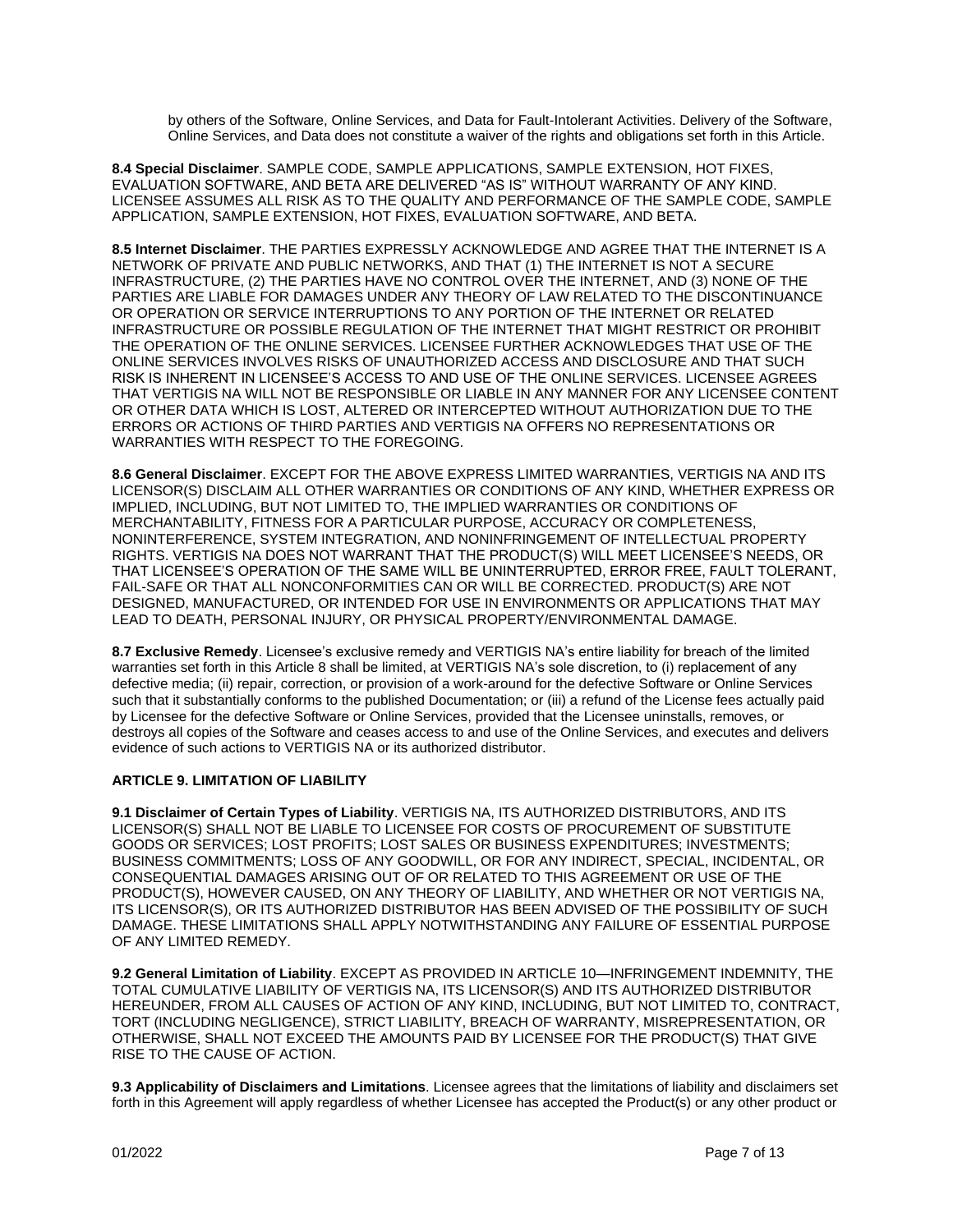service delivered by VERTIGIS NA or its authorized distributor. The parties agree that VERTIGIS NA or its authorized distributor has set its prices and entered into this Agreement or agreed to the supply of the Product(s) or maintenance and/or technical support services for Products licensed under this Agreement in reliance upon the disclaimers and limitations set forth herein, and that the same form an essential basis of the bargain between the parties.

THESE LIMITATIONS SHALL APPLY NOTWITHSTANDING ANY FAILURE OF ESSENTIAL PURPOSE OF ANY LIMITED REMEDY.

THE FOREGOING WARRANTIES, LIMITATIONS, AND EXCLUSIONS MAY NOT BE VALID IN SOME JURISDICTIONS AND APPLY ONLY TO THE EXTENT PERMITTED BY APPLICABLE LAW IN LICENSEE'S JURISDICTION. LICENSEE MAY HAVE ADDITIONAL RIGHTS UNDER LAW THAT MAY NOT BE WAIVED OR DISCLAIMED. VERTIGIS NA DOES NOT SEEK TO LIMIT LICENSEE'S WARRANTY OR REMEDIES TO ANY EXTENT NOT PERMITTED BY LAW.

### **ARTICLE 10. INFRINGEMENT INDEMNITY**

**10.1** VERTIGIS NA shall defend, indemnify as described below, and hold harmless Licensee from and against any loss, liability, cost, or expense, including reasonable attorney's fees, arising out of any claims, actions, or demands by a third party alleging that Licensee's use of the Software or Online Services infringes a U.S. or Canadian patent, copyright, or trademark provided:

- a. Licensee promptly notifies VERTIGIS NA in writing of the claim;
- b. Licensee provides VERTIGIS NA documents describing the allegations of infringement;
- c. VERTIGIS NA has sole control of the defense of any actions and negotiations related to the defense or settlement of any claim; and
- d. Licensee reasonably cooperates fully in the defense of the claim at VERTIGIS NA's request.

**10.2** If the Software or Online Services is found to infringe a Canadian or US patent, copyright, or trademark, VERTIGIS NA, at its own expense, may either (i) obtain rights for Licensee to continue using the Software or Online Services, or (ii) modify the allegedly infringing elements of the Software or Online Services while maintaining substantially similar functionality. If neither alternative is commercially reasonable, the License shall terminate, and Licensee shall cease accessing or using the infringing Software or Online Services and shall uninstall and return to VERTIGIS NA or its authorized distributor any infringing item(s). VERTIGIS NA's entire liability shall then be to indemnify Licensee pursuant to Article 10.1 and refund the License fees paid with respect to the remainder of the Term.

**10.3** VERTIGIS NA shall have no obligation to indemnify or defend Licensee or to pay any resultant costs, damages, or attorney's fees for any claims or demands alleging direct or contributory infringement to the extent arising out of (i) the combination or integration of the Software or the Online Services with a product, process, or system not supplied by VERTIGIS NA or specified by VERTIGIS NA in its Documentation; (ii) material alteration of the Software or the Online Services by anyone other than VERTIGIS NA or its subcontractors; or (iii) use of the Software or the Online Services after modifications have been provided by VERTIGIS NA for avoiding infringement or use after a return is ordered by VERTIGIS NA under Article 10.2.

**10.4** THE FOREGOING STATES THE ENTIRE OBLIGATION OF VERTIGIS NA, ITS LICENSOR(S) AND ITS AUTHORIZED DISTRIBUTOR WITH RESPECT TO INFRINGEMENT OR ALLEGATION OF INFRINGEMENT OF INTELLECTUAL PROPERTY RIGHTS OF ANY THIRD PARTY.

### **ARTICLE 11. GENERAL PROVISIONS**

**11.1 Future Updates.** Use of Products licensed under this Agreement is covered by the terms and conditions herein. New or updated Products may require additional or revised terms of use under the then-current VERTIGIS NA License Agreement. VERTIGIS NA will make new or revised terms of use available a[t https://vertigisstudio.com/legal](https://vertigisstudio.com/legal) or provide notice of new or revised terms to Licensee.

**11.2 Export Control Regulations**. Licensee expressly acknowledges and agrees that Licensee shall not export, reexport or provide the Product(s), in whole or in part, to (i) with the exception of Cuba, any country to which Canada or the United States has embargoed goods; (ii) any person on the U.S. Treasury Department's list of Specially Designated Nationals; (iii) any person or entity on the U.S. Commerce Department's Table of Denial Orders; or (iv) any person or entity where such export, reexport, or import violates any export control laws or regulations including amendments and supplemental additions as they may occur from time to time. Licensee shall not export the Product(s) or any underlying information or technology to any facility in violation of these or other applicable laws and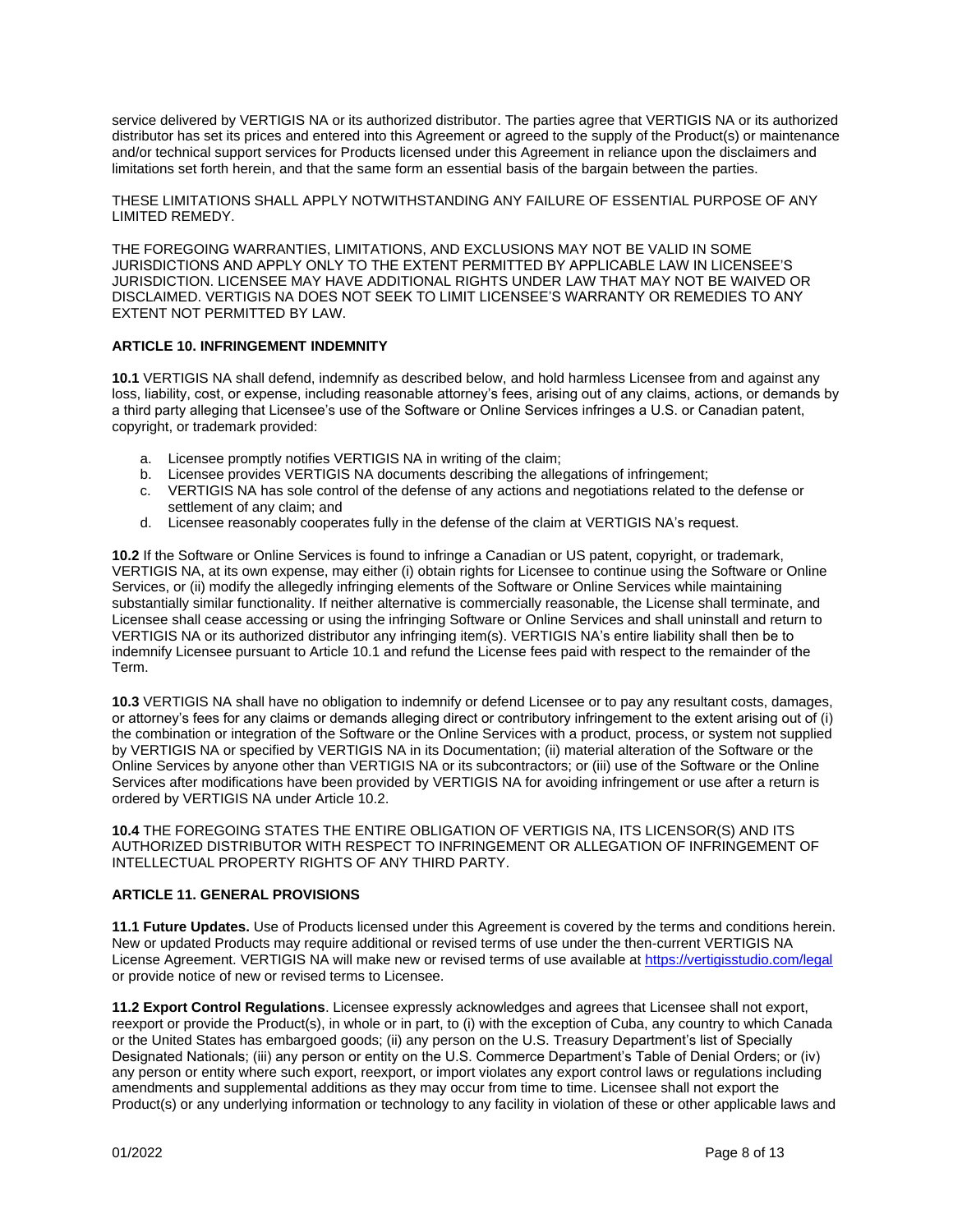warrants that it or its employees, consultants, or customers who gain access to the Product(s) are not a national, resident, or located in or under the control of, or acting on behalf of any person, entity, or country subject to such U.S. export controls.

**11.3 Taxes and Fees, Shipping Charges**. License fees quoted to Licensee are exclusive of any and all applicable taxes or fees including, but not limited to, sales tax, use tax, value-added tax (VAT), customs, duties, or tariffs, and shipping and handling charges.

**11.4 No Implied Waivers**. The failure of either party to enforce any provision of this Agreement shall not be deemed a waiver of the provisions or the right of such party thereafter to enforce that or any other provision.

**11.5 Severability**. If any provision of this Agreement is held to be unenforceable for any reason, (i) such provision will be reformed only to the extent necessary to make the intent of the language enforceable, and (ii) all other provisions of this Agreement will remain in effect.

**11.6 Successor and Assigns**. Licensee shall not copy, assign, sublicense, sublease, redistribute, or transfer Licensee's rights or the rights of a contractor or third party or delegate its obligations under this Agreement without VERTIGIS NA's and its authorized distributor's prior written consent, and any attempt to do so without VERTIGIS NA's and its authorized distributor's prior and written consent shall be void. This Agreement shall be binding upon the respective successors and assigns of the parties to this Agreement. Notwithstanding, a Government contractor that has acquired the Product(s) under contract to the Government may assign its rights under this Agreement to its Government customer upon written notice to VERTIGIS NA, provided the Government customer assents to the terms of this Agreement.

**11.7 Survival of Terms**. The provisions of Articles 8, 9, 10, and 11 of this Agreement shall survive the expiration or termination of this Agreement.

**11.8 Equitable Relief**. Licensee acknowledges and agrees with VERTIGIS NA that any breach of this Agreement by Licensee, its employees, representatives, contractors or other third parties may cause serious and irreparable harm to VERTIGIS NA and/or its licensor(s) which cannot adequately be compensated in damages. Further, Licensee acknowledges and agrees with VERTIGIS NA that, in the event of such a breach, in addition to any and all remedies available to VERTIGIS NA, its licensor(s) or its authorized distributor at law, VERTIGIS NA, its licensor(s) and/or its authorized distributor shall have the right to seek an injunction, specific performance, or other equitable relief in any court of competent jurisdiction without the requirement of posting a bond or undertaking or proving injury as a condition for relief. Licensee hereby consents to any request made by VERTIGIS NA, its licensor(s) or its authorized distributor for an injunction, specific performance or other equitable remedy and to such an injunction, specific performance or other equitable remedy being issued against it restraining it from any further breach of such provision or requiring any action by Licensee whatsoever. Such injunction, specific performance or other equitable remedy shall not be construed to preclude or to be in derogation of any other remedy to which VERTIGIS NA may be entitled under the laws of Canada or the home jurisdiction of Licensee.

**11.9 U.S. Government Restricted Rights**. The Product(s) are provided with restricted rights. The Product(s) are commercial computer software, commercial data, commercial Online Services, and commercial computer software documentation. This Agreement contains VERTIGIS NA's commercial license terms and conditions for such items. The commercial license rights in this Agreement strictly govern Licensee's use, reproduction, or disclosure of the Product(s). No other license terms or conditions shall apply unless expressly agreed in writing by VERTIGIS NA and Licensee. The Software source code is unpublished and all rights to the Product(s) are reserved under international and national copyright laws. In the event any court, arbitrator, or board holds that the Licensee has greater rights to any portion of the Product(s) under applicable public procurement law, such rights shall extend only to the portions affected. Use, duplication, or disclosure by the U.S. Government is subject to restrictions as provided in FAR 52.227- 19 (June 1987), FAR 52.227-14 (ALT III) (June 1987), DFARS 252.227-7015 (Nov 1995), or NFS 1852.227-86 (December 1987), or the local, state, or foreign equivalent, as applicable. The owner or authorized licensor is VertiGIS North America Ltd., 300-1117 Wharf Street, Victoria, British Columbia, Canada V8W 1T7.

### **11.10 Governing Law, Arbitration**

a. *Licensees in Canada and the United States of America, Its Territories, and Outlying Areas*. This Agreement shall be governed by and construed in accordance with the laws of the Province of British Columbia without reference to its conflict of laws principles. Except as provided in Article 11.8, any dispute arising out of or relating to this Agreement, or the breach thereof, which cannot be settled through negotiation, shall be finally settled by arbitration administered by the Canadian Commercial Arbitration Centre (in Canada) or the American Arbitration Association (in the US) under their respective Commercial Arbitration Rules. Judgment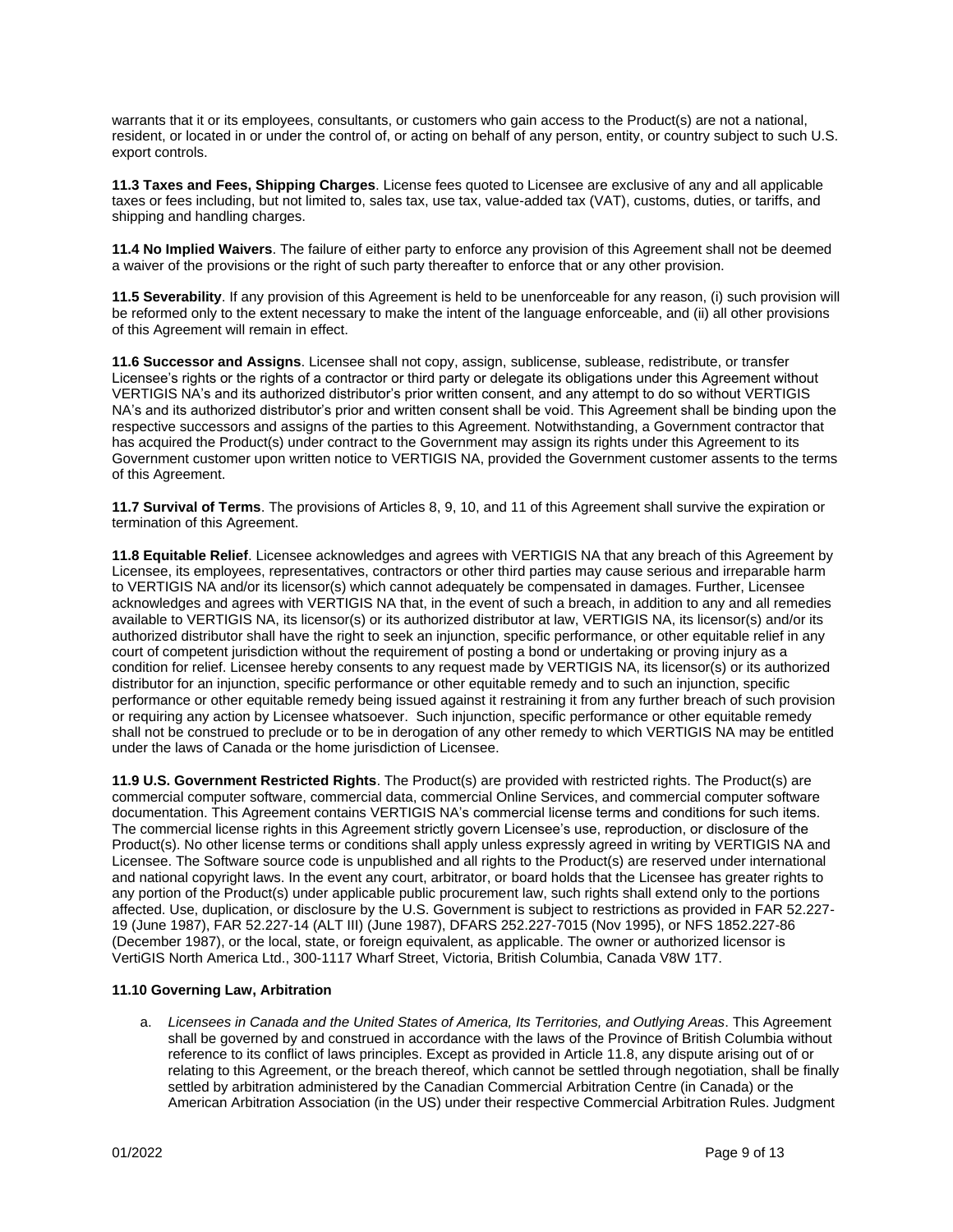on the award rendered by the arbitrator may be entered into a court of competent jurisdiction. If Licensee is a U.S. Government agency, this Agreement is subject to the Contract Disputes Act of 1978, as amended (41 U.S.C 601-613), in lieu of the Arbitration provisions of this clause.

- b. *All Other Licensees*. Except as provided in Article 11.8, any dispute arising out of or relating to this Agreement, or the breach thereof, which cannot be settled through negotiation, shall be finally settled under the Rules of Arbitration of the International Chamber of Commerce by one (1) arbitrator appointed in accordance with said Rules. The language of the arbitration shall be in English. The place of the arbitration shall be at Vancouver, British Columbia, Canada.
- c. This Agreement shall not be governed by the United Nations Convention on Contracts for the International Sale of Goods, the application of which is expressly excluded.
- d. Either party shall, at the request of the other, make available documents or witnesses relevant to the major aspects of the dispute.

### **11.11 Maintenance and Technical Support**

Maintenance for qualifying Products and technical support services ordered directly from VERTIGIS NA will be provided in accordance with VERTIGIS NA's Maintenance and Technical Support Policy (L400) available at [https://vertigisstudio.com/legal,](https://vertigisstudio.com/legal) which VERTIGIS NA, in its sole discretion, may revise from time to time.

b. Maintenance for qualifying Products and technical support services ordered directly from a VERTIGIS NA authorized distributor will be provided in accordance with the distributor's then current standard maintenance program policy or VERTIGIS NA's L400, as indicated by the distributor.

**11.12 Force Majeure.** Except with respect to payment obligations under this Agreement, neither party shall be held liable or responsible to the other party nor be deemed to have defaulted under or breached this Agreement for failure or delay in fulfilling or performing any obligation under this Agreement when such failure or delay is caused by or results from, directly or indirectly, causes beyond the reasonable control of the affected party, including but not limited to fire, floods, earthquakes, epidemic, embargoes, war, acts of war (whether war is declared or not), insurrections, riots, civil commotions, strikes, lockouts or other labor disturbances, cyberattacks, disruptions or outages of third party services, acts of God or acts, omissions or delays in acting by any governmental authority; provided, however, that the affected party shall use reasonable commercial efforts to avoid or remove such causes of nonperformance, and shall resume performance hereunder as commercially reasonable whenever such causes are removed. The affected party shall provide the other party with prompt written notice of any delay or failure to perform that occurs by reason of Force Majeure.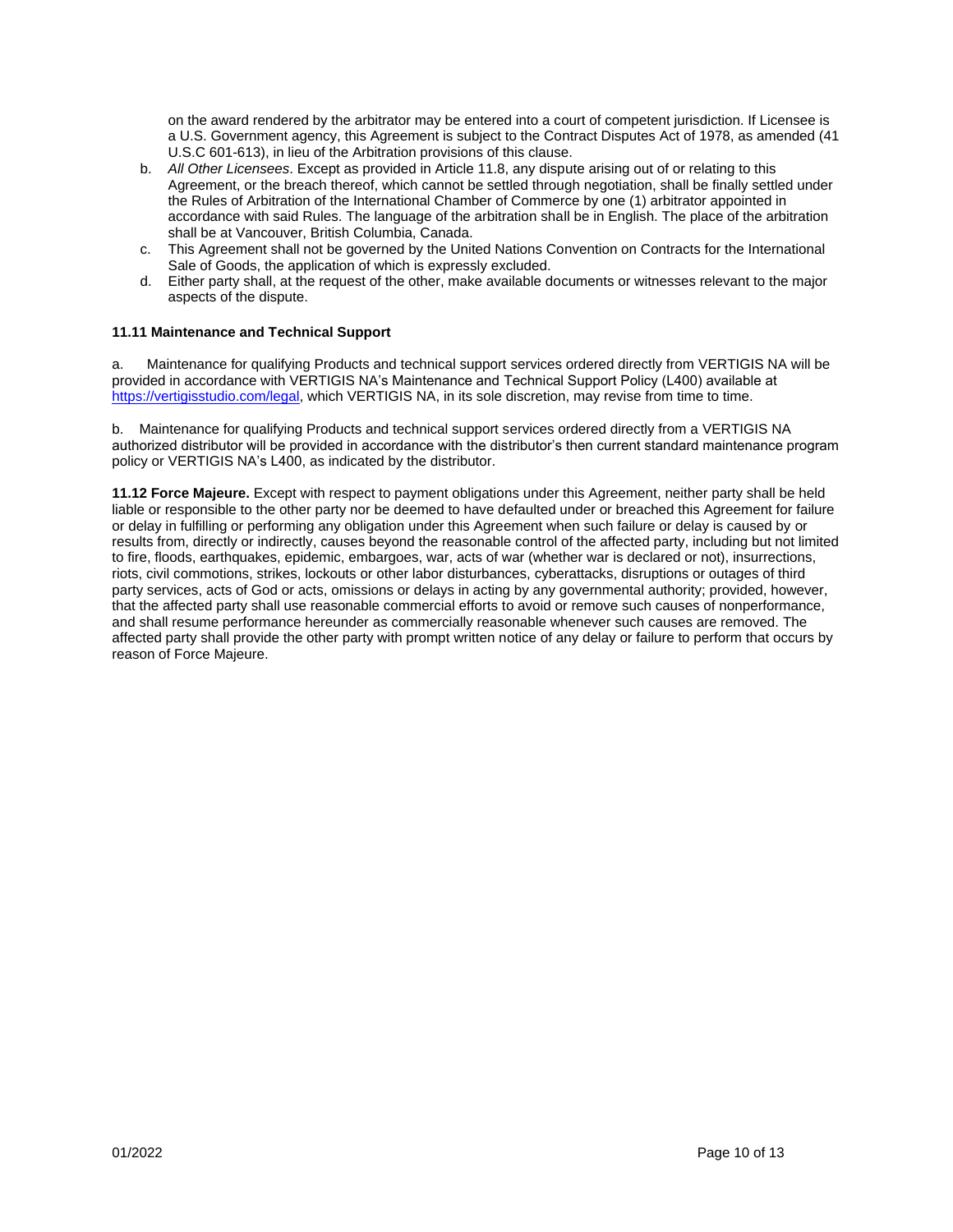## **EXHIBIT 1 SCOPE OF USE** (01/2022)

The scope of use for each VERTIGIS NA Software identified below is described in the applicable footnotes listed in parentheses. Geocortex has been renamed "VertiGIS Studio" for the indicated Products below.

VertiGIS Studio Standard Edition (1, 2, 3, 4 (Starter Kit), 5, 6, 7, 8)

- Geocortex Essentials Standard Edition (4.x) (20)
- VertiGIS Studio Workflow (15, 16, 19)
- VertiGIS Studio Reporting (15, 16, 19, 22)
- VertiGIS Studio Printing (15, 16, 19, 22)
- VertiGIS Studio Web (GXW) (15, 19, 20)

VertiGIS Studio Enterprise Edition (1, 2, 3, 5, 6, 7, 8)

- Geocortex Essentials Standard Edition (4.x) (20)
- VertiGIS Studio Workflow (15, 16, 19)
- VertiGIS Studio Reporting (15, 16, 19, 22)
- VertiGIS Studio Printing (15, 16, 19, 22)
- VertiGIS Studio Workflow Builder Edition (15, 17, 19)
- VertiGIS Studio Reporting Builder Edition (15, 17,19, 22)
- VertiGIS Studio Printing Builder Edition (15, 17, 19, 22)
- VertiGIS Studio Mobile (GXM) (15, 19, 20, 21)
- VertiGIS Studio Web (GXW) (15, 19, 20)
- VertiGIS Studio Access Control (16, 19)

VertiGIS Studio Builder Edition (1,2, 3, 5, 8)

- Geocortex Workflow Builder Edition (15, 17, 19)
- Geocortex Reporting Builder Edition (15, 17, 19, 22)
- Geocortex Printing Builder Edition (15, 17, 19, 22)

Geocortex Analytics (5, 7, 8, 19)

VertiGIS Studio Developer Subscription (5, 6, 9, 19)

VertiGIS Studio Workflow Builder Edition (5, 15, 17, 19)

VertiGIS Studio Reporting Builder Edition (5, 15, 17, 19, 22)

VertiGIS Studio Printing Builder Edition (5, 15, 17, 19, 22)

VertiGIS Studio Mobile (GXM) (5, 15, 19, 20, 21)

VertiGIS Studio Web (GXW) (5,15, 19, 20)

VertiGIS Studio Access Control (5, 16, 19)

VertiGIS Studio Inline (5, 19)

VertiGIS Studio Item Manager (19, 23)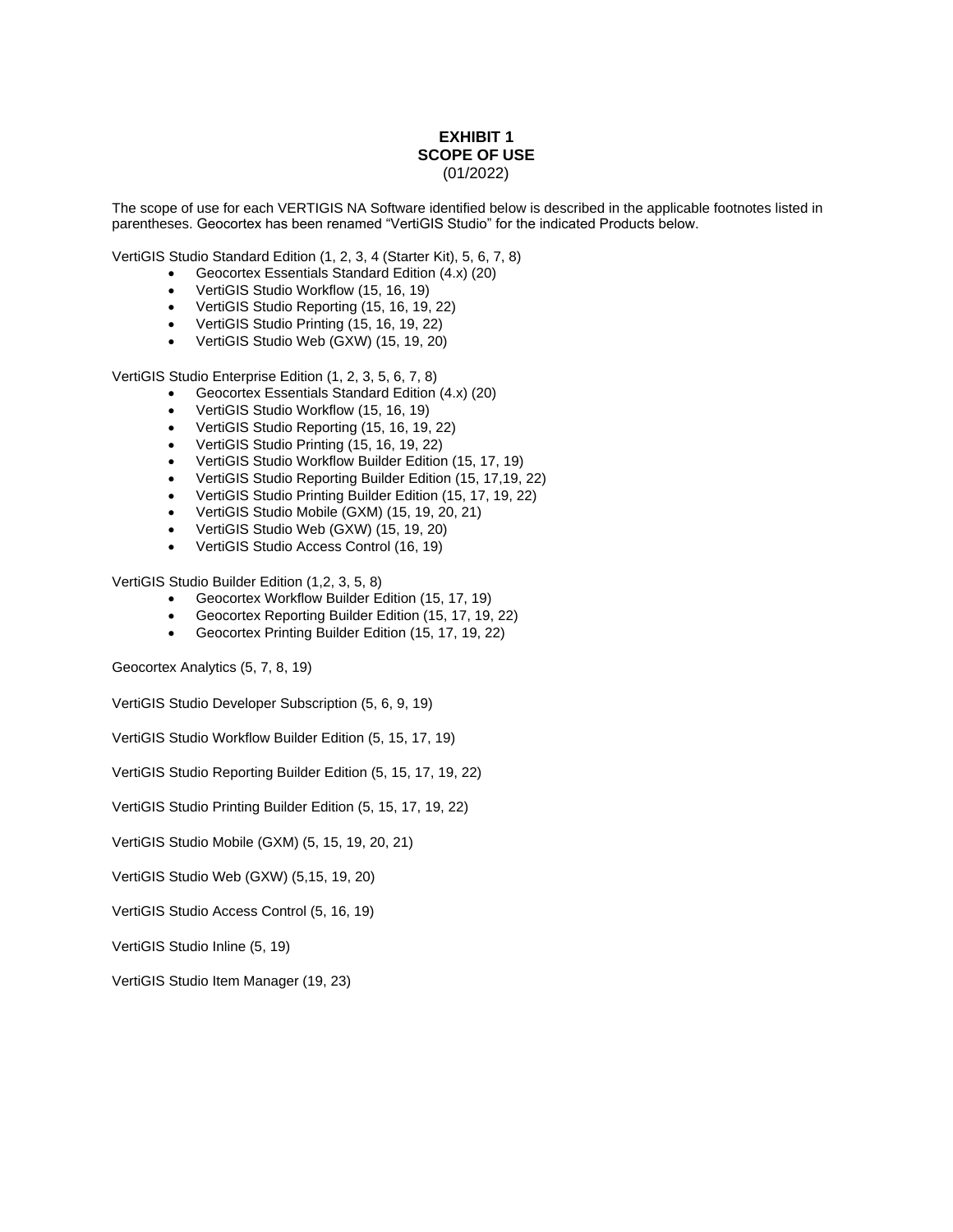1. "Development Server License." Licensee may install and use the Software on a single computer to design and build applications that interface with or utilize server Software as described in the Documentation.

2. "Staging Server License." Licensee may use and install the Software for the following purposes; user acceptance testing, performance testing, load testing of other third-party software, staging new commercial data update, and training activities.

3. "Production Server License." Licensee may install and use the Software or Data to provide services to multiple users on the same or other computer(s).

4. "Single Application License." Licensee may install and use the Software or Data for one (1) web-GIS application serving multiple users on the same or other computer(s). An Application is defined as a discrete web-GIS viewer with a specific URL.

5. "License." Licensee may use the subscription(s), Software, Online Services and Data for a limited time period. When the license term expires Licensee must either stop using the subscription(s), Software, Online Services, and Data, or renew or extend the license upon payment of applicable fees. Licensing is based on the greater of the number of Licensee's activated ArcGIS® Identities (Online and Portal combined) or the number of ArcGIS® Enterprise GIS Server ArcGIS® Server and ArcGIS® Enterprise cores deployed by Licensee.

6. Extensions to Software programs and GEDS Software follow the same scope of use as that granted for the corresponding Software programs.

7. The administrative tools for the Software may be copied and redistributed throughout the Licensee's organization.

8. Redundant Software installation(s) for failover operations may be implemented during the period the primary site is nonoperational. The redundant Software installation(s) shall remain dormant except for system maintenance and updating of databases while the primary site or any other site is operational.

9. VertiGIS Studio Developer Subscription Software, Online Services, and Data may only be used at an installation location solely for the purposes of research, development, testing, and demonstration of a prototype application. VertiGIS Studio Developer Subscription Software and Data may be installed on multiple computers for use by any named developer.

10. Reserved.

11. Reserved.

- 12. Reserved.
- 13. Reserved.
- 14. Reserved.

15. For Commercial ASP Licensees, Commercial ASP Use is restricted to on premise deployment.

16. Licensed for use with a VertiGIS Studio or Geocortex Viewer (GVH, GXW, GXM). Not for use with Esri's Web AppBuilder for ArcGIS®.

17. Licensed for use with Esri's Web AppBuilder for ArcGIS®. Not for use with a VertiGIS Studio or Geocortex Viewer (GVH, GXW, GXM).

18. Reserved.

19. Active Geocortex or VertiGIS Studio maintenance or subscription required to use this Product.